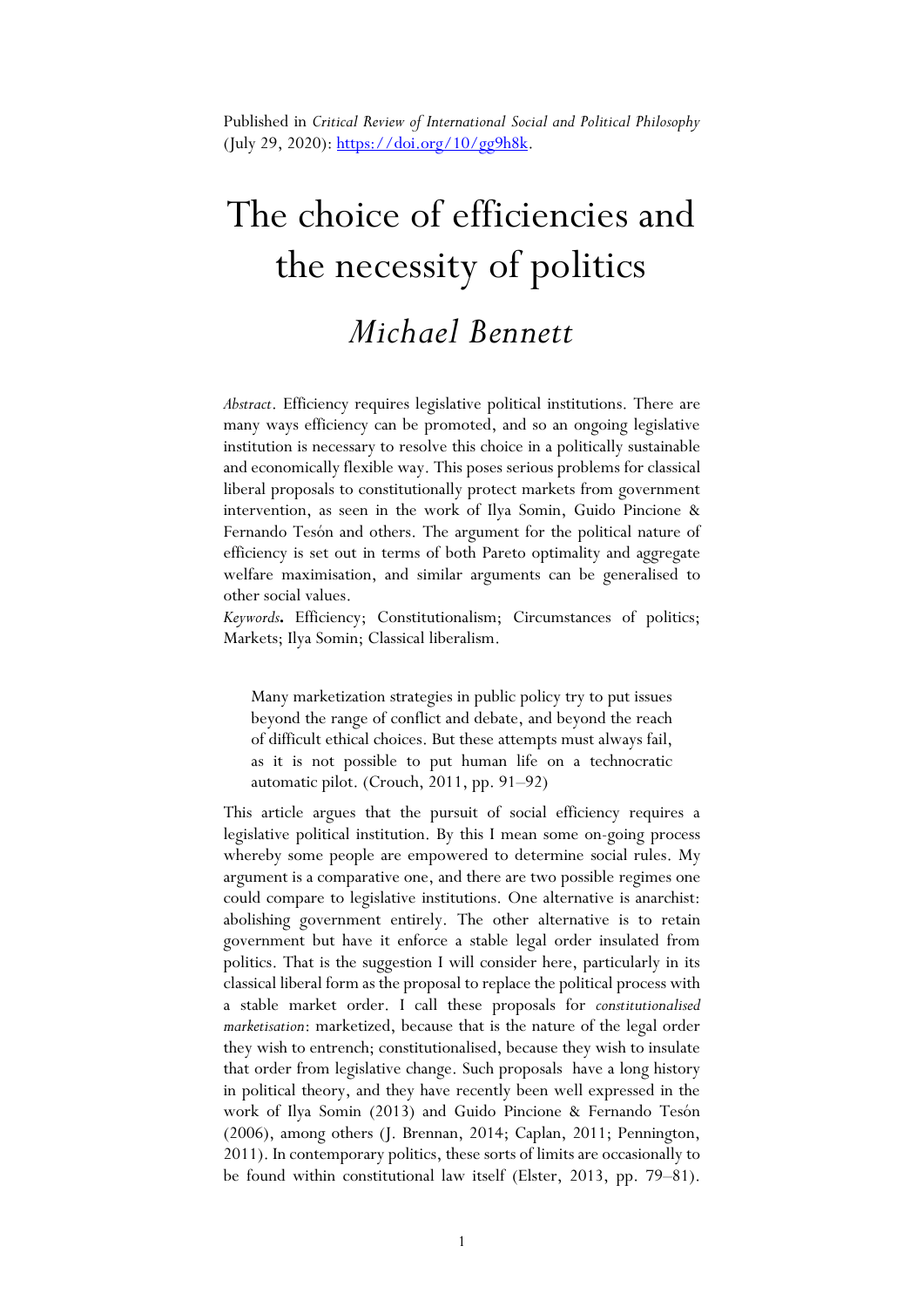However, a more important source of such limits is today in the pseudoconstitutional law of international investment treaties (Hufbauer, 2016; Ireland, 2018).

In the past, constitutionalised marketisation has been criticised either on the basis that it exaggerates the problems of democracy or that it underestimates the problems of the market (Christiano, 2012; Gaus, 2008; Kaye, 2015; Knight & Johnson, 2011; O'Neill, 1998). This article tries to do something different. Even if we grant that markets are largely efficient, this still leaves an important role for political institutions. I focus on the political nature of efficiency: what I call the choice of efficiencies problem. There are many ways efficiency can be promoted, and so a legislative institution is necessary to resolve this choice in a way that is both politically and ethically acceptable. Bryan Caplan (2011, p. 3) writes that, 'no matter what you believe about how well markets work in absolute terms, if democracy starts to look worse, markets start to look better by comparison'. I will argue that things are more complicated, because the two institutions perform quite different functions.

My standpoint for this argument is not a proceduralist argument that democracies have the right to rule even if they make poor choices (Christiano, 2010a, 2010b). Instead, I meet the pro-market critics of politics on their own ground. I make an instrumental argument: that attempts to circumvent politics will lead to worse outcomes than living with the pathologies of democracy. Not only that, but I make a further concession to my opponents by taking efficiency as my normative criterion. Pro-market anti-politics proposals are often formulated specifically in terms of efficiency. More generally, efficiency is the preferred normative vocabulary of economics, the field from which both the critique of politics and the appreciation of markets primarily derives. If the necessity of politics can be shown even within this relatively sparse normative landscape, we can be confident it holds more generally.<sup>1</sup> I will also indicate how my argument about efficiency could be generalised when additional values are included.

The first section provides the background for my argument. The second section advances the main argument on an interpretation of efficiency as Pareto-optimality. The third section advances the argument on an interpretation of efficiency as aggregate welfare maximisation. The fourth section responds to some possible replies.

### **1. Preliminaries**

I begin with three preliminary points: first, why one might want to pursue an alternative to politics, second, what such an alternative would look like, third, an important distinction between first- and second-order institutions.

#### *1.1. Why not Politics*

The attraction of constitutionalised marketisation stems from dissatisfaction with democratic politics, combined with an appreciation for the market. Four arguments in particular link the two in an explicit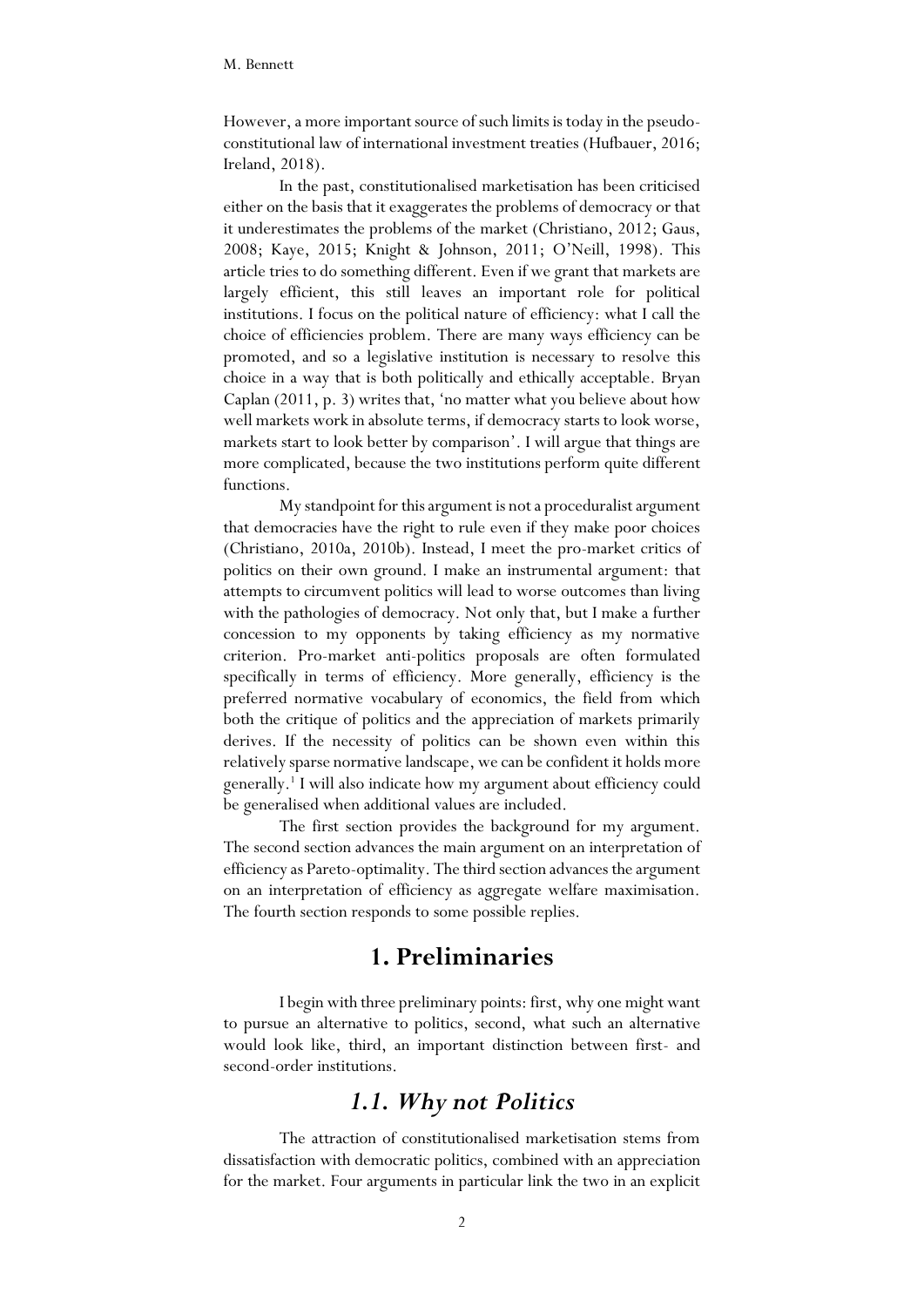comparison. First, F.A. Hayek (1945) argued that markets were better able to make use of dispersed knowledge than centralised decisionmaking.<sup>2</sup> Second, and closely related, decentralisation facilitates discovery by increasing the rate at which experimentation can take place (DeCanio, 2014; Muldoon, 2015; Pennington, 2011, pp. 45–46). I have discussed the limitations of this argument in other work (Bennett, 2016). Third, public choice theorists portray politics as a process of negative-sum struggle over the social surplus, in contrast to productive positive-sum exchanges in the market (Buchanan, 1987; Pennington, 2011). <sup>3</sup> Finally, mass politics incentivises voters to be rationally ignorant in casting their votes.

The rational ignorance argument is the one that Somin, Pincione & Tesón and others concentrate on. I will use it to illustrate the more general category of pro-market anti-democratic arguments in what follows, so it is worth briefly summarising here. Because the probability of an individual vote making a difference to the result is so small, voters will generally not spend much time or effort deciding how to vote. Whereas citizens deciding how to vote have only a tiny chance of affecting the result, a consumer deciding whether or not to buy something is decisive when it comes to their own purchases. In their capacity as market participants, people thus have a stronger incentive to gather and intelligently process the information necessary to make a good decision.

#### *1.2. Alternatives to Politics*

The nature of legislative power is its flexibility: legislative mechanisms empower some group of people to make decisions for society as they see fit. These mechanisms differ widely in terms of how decision-makers are chosen. Direct democracy, representative democracy, oligarchy and autocracy are all legislative mechanisms in this basic sense. The alternative to a legislative mechanism is to dispense with this flexibility and with the idea that anyone is empowered to change the basic rules of society. More modestly, the scope of legislative power could be restricted by topic. The substance of this stable legal order could of course take many different forms. For example, many constitutions disallow legislation that abridges basic civil liberties (of conscience, speech, assembly etc.). These are not the kind of constitutional restraints I have in mind here. Instead, my focus is on the economic realm. The stable legal order I am considering is a market order, the efficiency benefits of which have frequently been argued for by classical liberals.

What follows is a sketch of the pure form or ideal type of such an order. Legally, this order is constituted by the basic laws of property, contract and tort. This regime is classical liberal rather than anarchist, and does not dispense with law and government. Instead, it dispenses with only one of the three branches of government: the legislative. Instead of anyone being empowered to create new legislation, the laws constituting the marketplace are held in place for perpetuity. The other two branches of government are retained, and particular emphasis is placed on the judicial branch. Since the activities of government have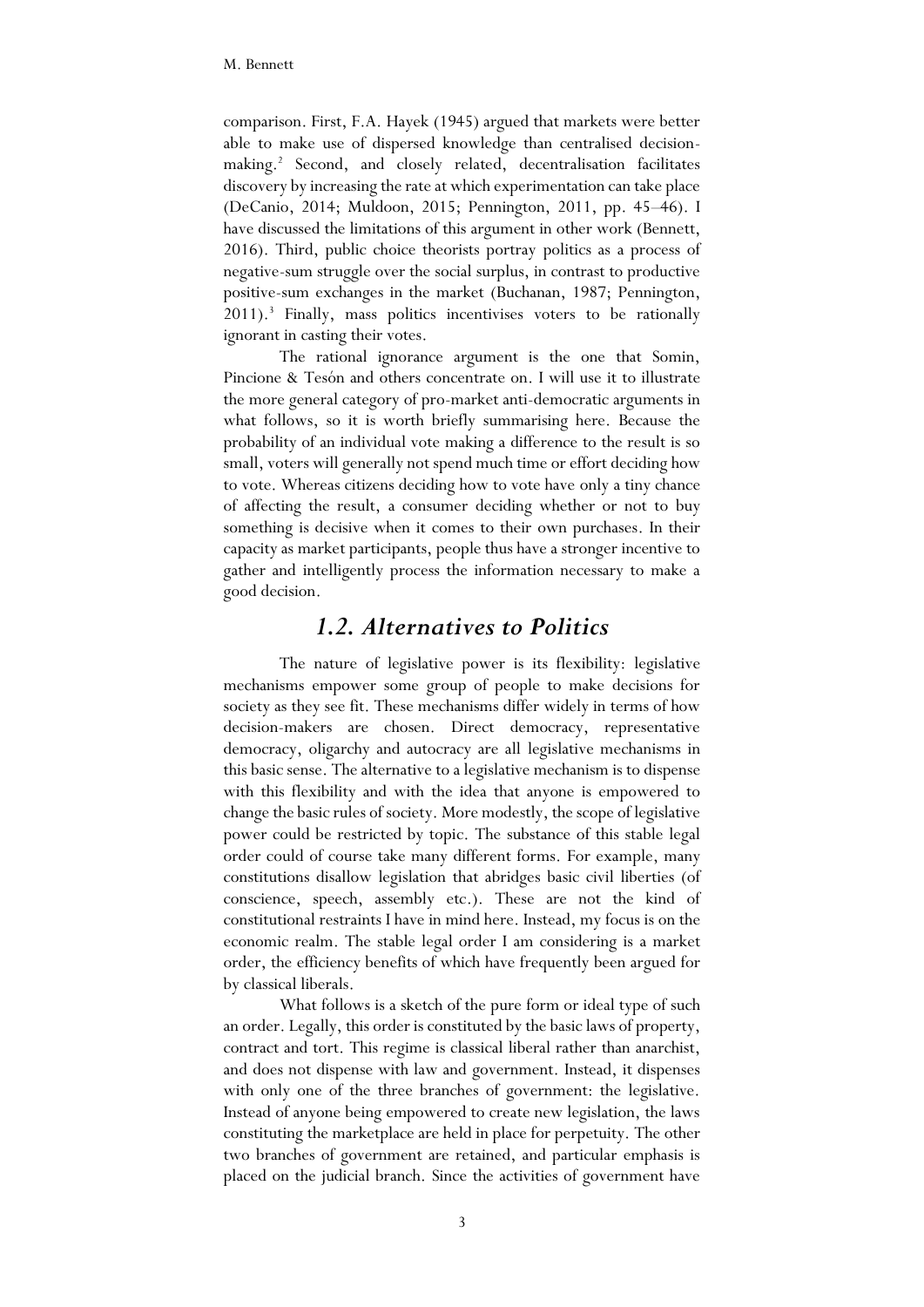been reduced to the night-watchman state, the need for an executive branch is considerably diminished. The executive branch may remain under the supervision of elected officials, or it may be a purely technocratic professional body.

Pincione & Tesón's proposal for a 'Framework Contractarian Society' comes close to this pure form. They propose a system under which most current functions of government would be provided by Voluntary Communities (VCs), the central government existing only to enforce contracts and to guarantee a right of exit for individuals from VCs. Their proposal departs from the pure form sketched above insofar as they allow for the provision of public goods by the central government (Pincione & Tesón, 2006, p. 237). Although they primarily have in mind the public good of the market legal framework itself, they allow for the possibility of further public goods being provided for efficiency reasons.

Somin's proposal is much more moderate. He presents his argument as being for 'foot-voting' rather than 'ballot-voting'. Markets are only one of three venues where people can vote with their feet: the other two ways of voting with your feet are to migrate between jurisdictions in a federal system, and to move between private planned communities (See also Pennington, 2011, p. 59). Somin devotes the majority of his time to advocating federalism rather than the market. However, it seems clear that the logic of foot-voting is in favour of decentralisation in general, and the maximal possible level of decentralisation is down to the individuals in markets. Moreover, the more collective forms of foot-voting that Somin advocates (federalism and private planned communities) also have a quasi-market structure. The kind of federalism he favours is competitive, with jurisdictions competing to attract tax-paying migrants by offering the most attractive mixtures of policies (Somin, 2013, pp. 126–127). It thus differs from models of federalism based on self-determination for ethnic minorities, or that favour co-operation between different jurisdictions. Following Charles Tiebout's (1956) model of federalism, Somin's interest in quasi-market federalism rather than straightforward markets seems to be that it offers a way of determining public goods provision through a decentralised competitive process rather than a political process. For all these reasons, we can fairly interpret Somin's advocacy of foot-voting as an injunction to greater marketisation in general, whether that takes the form of quasi-market federalism or of markets directly.

Somin argues that this decentralised order should be to some extent insulated from politics and entrenched in the constitution (Somin, 2013, p. 151). However, he is also clear that 'political ignorance does not by itself justify absolute libertarianism or any other theory of the appropriate size and scope of government' (Somin, 2013, p. 192). Somin's more cautious claim is that judges should worry less about the counter-majoritarian nature of decisions to invalidate federal legislation. And, in cases concerning federalism or limits on government power over the private sector, they should be even less deferential to the legislative branch.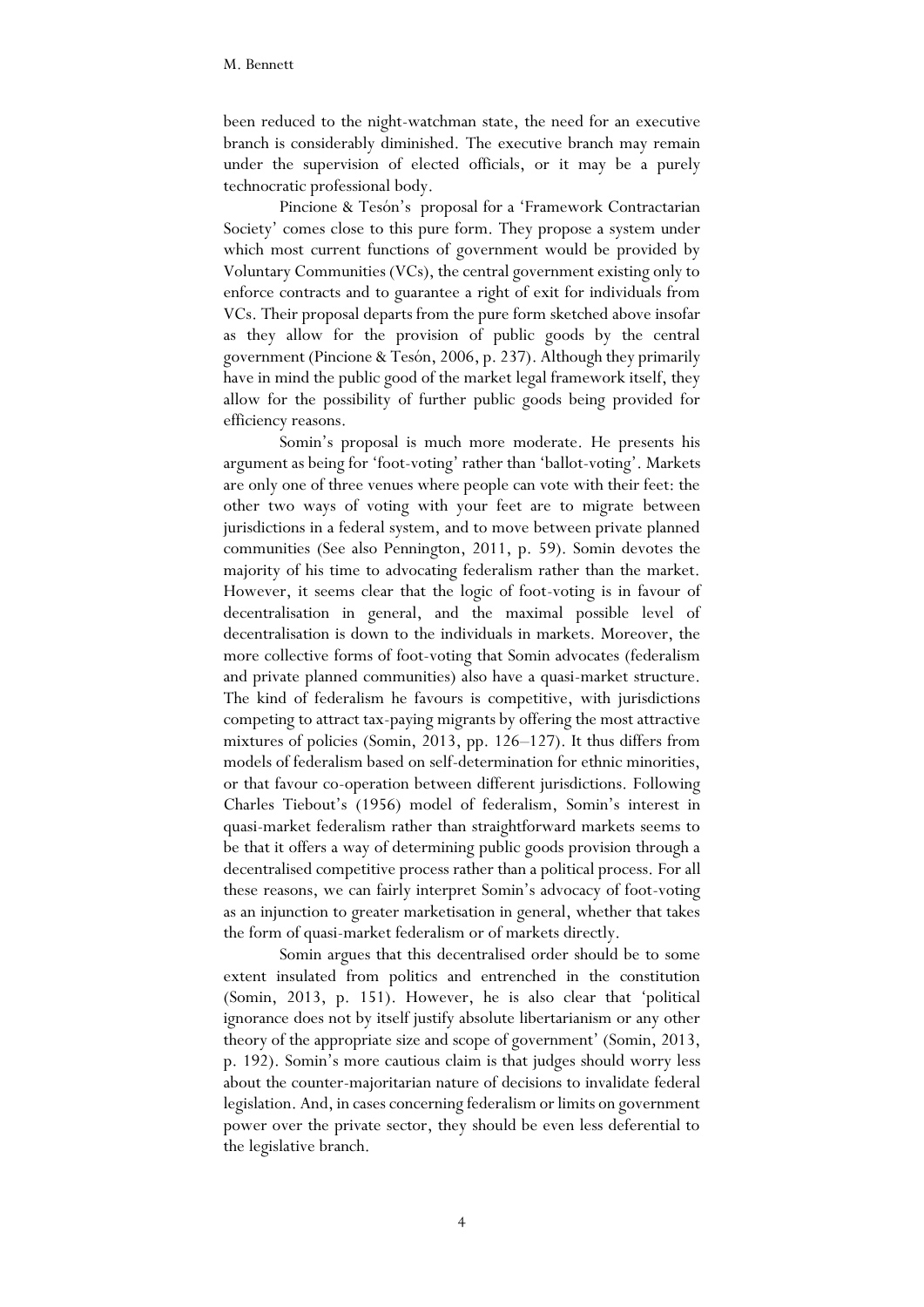The examples of Pincione & Tesón and of Somin show how the choice between a political mechanism and a stable market legal order is not a binary choice but a matter of degree. Starting from an unconstrained legislature, one can progress through steadily more constraining constitutional provisions before reaching the pure form of the non-political market order. Which aspects of the market legal order are more fundamental is of course also a matter for discussion. My question in this article is whether there is any efficiency case for constitutional restraints of this kind.

#### *1.3. First and Second-order Institutions*

In thinking about the merits of constitutionalised marketisation, I rely on a distinction from Jack Knight and James Johnson (2011, p. 19) between first- and second-order institutions. <sup>4</sup> First-order institutions are those that directly co-ordinate social interactions. Second-order institutions, by contrast, are those that co-ordinate firstorder institutions.For Knight and Johnson, markets are good first-order institutions, but democracy is preferable as a second-order institution, ensuring the conditions under which markets can perform well and setting the boundaries between markets and other first-order institutions.

Knight & Johnson's distinction is a simplification. Sometimes there are situations with more than two layers of institutions. Mark Pennington (2016) describes the market itself is a second-order institution in regard to the firms existing as first-order institutions within it. A democratic state on top setting the rules of the marketplace would therefore be a third layer. Moreover, it can be unclear where one institution ends and another begins. However, for our purposes, the important thing is that the institutions which perform well in coordinating social interactions at a more direct, lower-order level may not be the same as those that perform well in co-ordinating institutions at a higher-order level (and vice versa). We need to pay careful attention to the level at which a criticism of an institution is directed.

Consider the lower-order level choice between democracy and the market. The Hayekian argument about dispersed knowledge seems to be situated at this level, along with most arguments about the relative merits of markets, central planning and regulation. To the extent that pro-market arguments succeed on this level, the implication is in favour of less government intervention in the marketplace. Arguments at this level are not the focus of this article. For the sake of the present argument, I can grant the merits of many of these points.

This article focuses on the choice between democracy and the market at a higher-order level. On the one side we have the option of a legislative political institution, here presumed to be democratic. Such an institution can monitor markets and set their boundaries relative to other institutions. The option on the other side is not really best described as the market as such. Instead, the alternative to a legislative political institution is a constitutional order which entrenches a particular set of first-order institutions; in this case, markets. This order of constitutionalised marketisation is necessarily more passive than an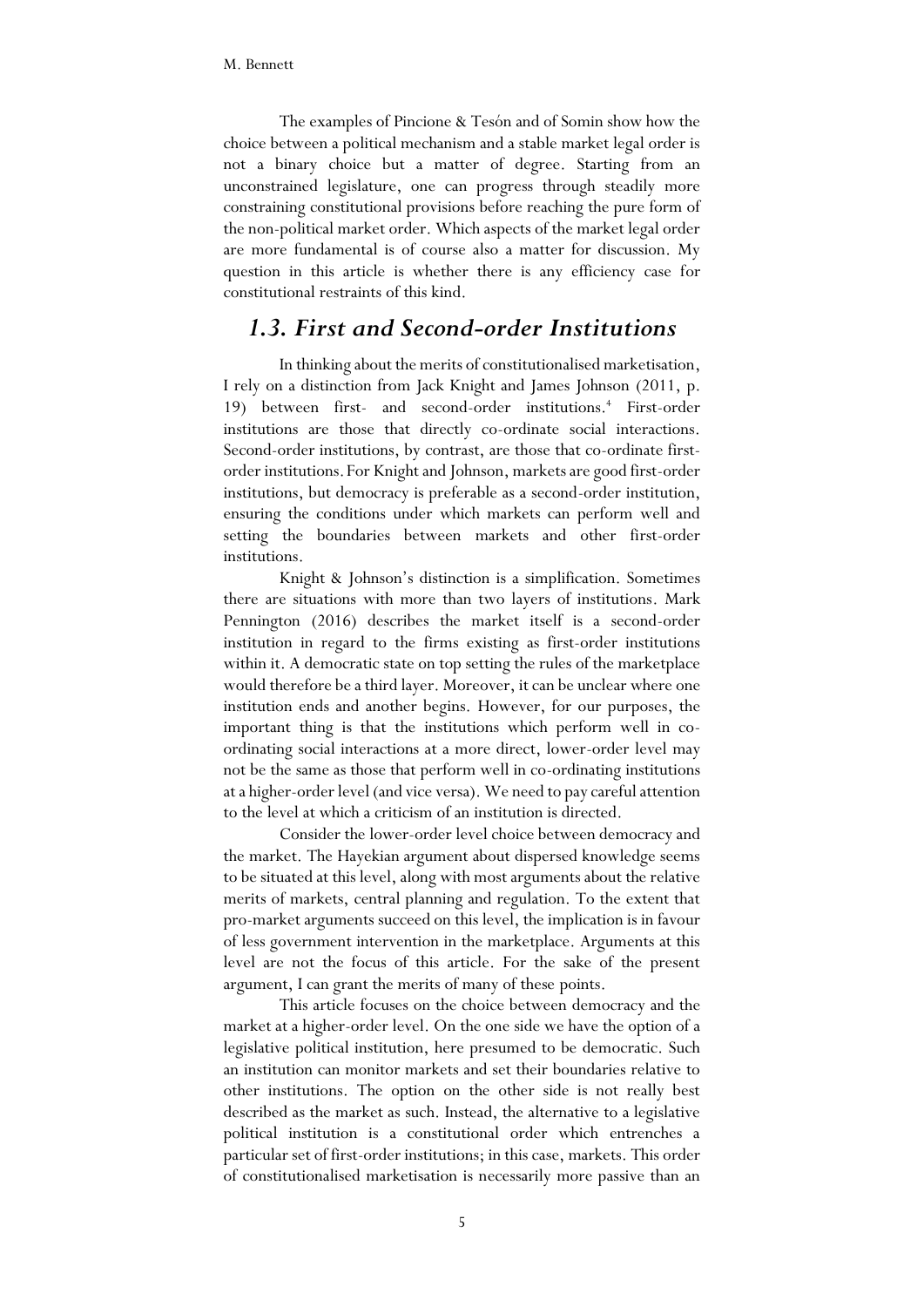open-ended democratic legislative institution. However, it does require some institutional apparatus. In particular, where executive and legislative powers are forbidden from engaging in certain areas of society, what we observe is a greater political role for the judiciary. To summarise, the choice between markets and government intervention is a choice of lower-level institutions. The choice between a democracy with legislative power and a constitutional order that entrenches markets is a choice of higher-level institutions. In practice, as we have seen, this is not an all-or-nothing choice, and the it arises in real politics chiefly as a question of how far legislators should be constrained.

It's important to note that different arguments are required to justify constitutionalised marketisation at the second-order level than are required to justify smaller government at the first-order level. Justifying constitutionalised marketisation requires not only that markets are superior to central planning and regulation but that higherorder legislators are themselves unable to appreciate this superiority and legislate accordingly. Thus, Hayekian arguments about dispersed knowledge (for example), do not themselves suggest constitutionalised marketisation. For that, one also needs an argument why legislators cannot themselves appreciate the dispersed knowledge argument and adjust the activities of government accordingly. This is why the rentseeking and particularly the rational ignorance argument are crucial in the case for constitutionalised marketisation. These arguments are necessary to show that a legislative mechanism is not merely unnecessary, but positively counter-productive.

This said, arguments for markets over democracy at the two different levels cannot be entirely separated. To the extent that market institutions at a lower-order level are simple, durable, and obviously superior, possible benefits of a legislative mechanism are much reduced. Thus, any counter-productivity at a higher-order level becomes a more decisive objection. On the other hand, to the extent that market institutions are complex, unstable and in need of supplementation, any incompetence in a higher-order legislative body is more easily borne. I will return to this topic in the Conclusion.

# **2. Pareto Optimality**

This section argues that politics is necessary even when the purpose of a constitutional order is understood to be Pareto-efficiency. Abstractly, the problem with attempts to circumvent politics is that Pareto optimality is a highly indeterminate normative criterion, and some further mechanism is needed to choose a more determinate outcome. I start by setting out the idea of the choice of efficiencies, before moving onto how this idea relates to the concept of market failure.

Pareto-optimality is a normatively parsimonious criterion that recommends those states of affairs where nobody can be benefited without making someone else worse off. However, the criterion gives no guidance in cases where someone can be better satisfied at the expense of someone else. It has nothing to say about distributive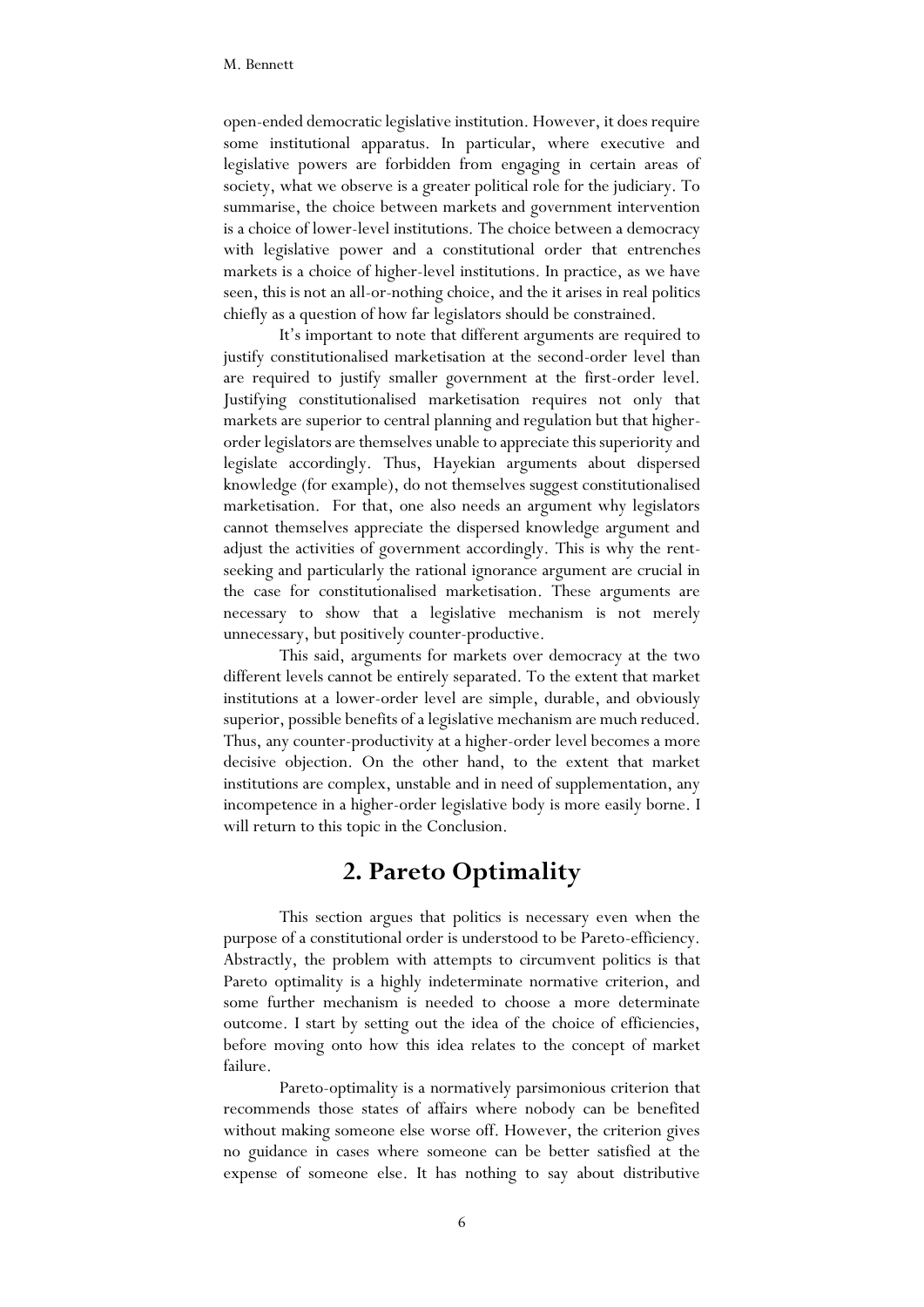questions. The most obvious implication is that Pareto optimality is indeterminate when it comes to the distribution of property or redistributive taxation.

The indeterminacy of Pareto in this respect is well known. The decisions to prioritise the Pareto principle by authors like Pincione and Tesón is thus an explicit choice to show indifference towards distributive conflicts in order to focus solely on efficiency. Accordingly, I will not press the objection that a system built around the Pareto principle is indeterminate when it comes to the distribution of property. Advocates of constitutionalised marketisation are committed to deemphasising the distribution of property in order to focus on efficiency gains.

My objection instead focuses on a type of indeterminacy that is much less well recognised. What often goes underappreciated that Pareto-undecideable distributive choices frequently arise in the context of institutions designed to enhance efficiency, and not merely in the explicitly distributive contexts of 'initial endowments' and taxation.

# *2.1. The Choice of Efficiencies*

Joseph Heath (2006a) provides a useful framework for seeing the diversity of ways of promoting efficiency, and the potential for conflicts between them. For my purposes, the key upshot of Heath's analysis is that 'arrangements designed to facilitate the production of one form of cooperative benefit may simultaneously undermine the arrangements needed to secure some other' (Heath, 2006a, p. 337). Heath describes five primary mechanisms of co-operative benefit, or ways of promoting efficiency: economies of scale, gains from trade, risk pooling, self-binding and information transmission. Each of these represents a way people can achieve more together than they would alone. To avoid getting bogged down, I will illustrate the idea of a choice of efficiencies using only the first two, which are also the two that have received the most attention from economists.

Gains from trade refer to benefits that can be achieved by redistributing goods and tasks amongst people in light of their different abilities and preferences. So, someone who is good at growing apples but does not like them personally can gain by trading them with someone else who has different abilities and preferences. Economies of scale occur when the product of a group working together would be larger than the sum of each of them producing as individuals. For example, a group of farmers working together can build barns for all of them in less time than it would take each of them to build a barn for themselves. Economies of scale can occur even when everyone has identical tastes and skills.

Conflicts arise between these different ways of promoting efficiency because government action to facilitate one type of efficiency can often impede other types of efficiency. A conflict between gains from trade and economies of scale regularly arises in the context of competition and monopolies policy. In a market, gains from trade are maximised when prices reach a level at which the market clears – everyone who wants to sell can find a buyer, and vice-versa.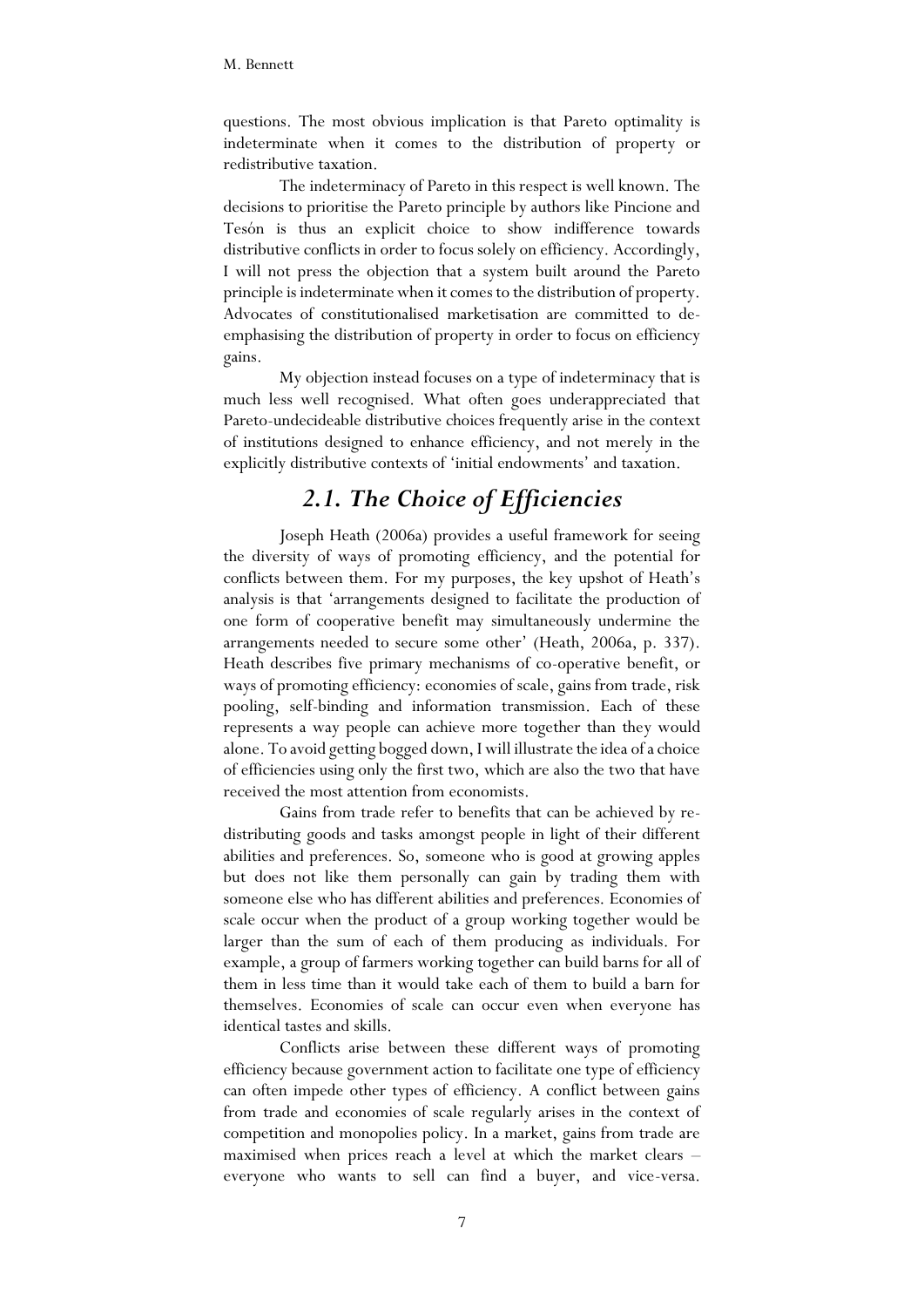Competition is a device for pushing prices to this market-clearing level (Heath, 2006b). For this to work, we need a large number of buyers and sellers so that none of them are able to affect the market price as individuals. However, while gains from trade are maximised by a large number of firms in competition with one another, economies of scale are often maximised when there are very few firms in the market, or even a monopolist (Heath, 2006a, p. 338). This is most obvious in the case of 'natural monopolies' such as railway tracks and water pipes: a single operator is much more efficient than multiple operators, who would duplicate the same infrastructure. Electricity generation provides a less extreme case. Large power plants might be more internally efficient than small plants – for example, suppose that three large power plants produce the same amount of electricity as ten small power plants, but cost 20% less to operate. However, if we build large power plants, the market will only be able to sustain three firms, which is not enough to ensure competition that would bring prices down to the marketclearing level.

In such a case, there is a difficult choice between two options. First, we could prohibit mergers and break up big firms. By preserving competition, this would have the advantage of forcing companies to keep prices at market-clearing levels, maximising gains from trade. However, forcing the market to have more than three providers will necessitate using small rather than large power plants, forgoing economies of scale. Second, we could simply allow an oligopoly or even a monopoly provider to emerge. This would maximise economies of scale. However, monopoly or oligopoly providers will be able to charge a higher price than that which would prevail in the presence of competition. Charging a price above the market-clearing rate will discourage some consumers who would otherwise have been willing to buy more, and means that possible gains from trade are not being fully utilised. The state could regulate the monopoly or oligopoly providers to force them to lower prices. However, this will tempt them to cut costs elsewhere. The interests of providers are fundamentally different from those of regulators, and any system of regulation will come with costs of its own.

If the state's goal is to promote efficiency, it will have to face trade-offs like this between different ways of promoting efficiency. The adjudication of these trade-offs is subject to considerable disagreement. Politics rears its head again. This is just one example focusing on two ways of promoting efficiency, but there will be many more. If we understand efficiency in the sense of Pareto-optimality, the choice of efficiencies is a choice between different policies that will result in different situations which are all Pareto-optimal, but under which different people are better or worse off. This creates a distributive question about how to decide between efficiency-promoting interventions that benefit different groups of people. Since the principle of Pareto-optimality by itself is radically indeterminate, we will require some political mechanism to narrow down the range of possible Paretoimproving government actions.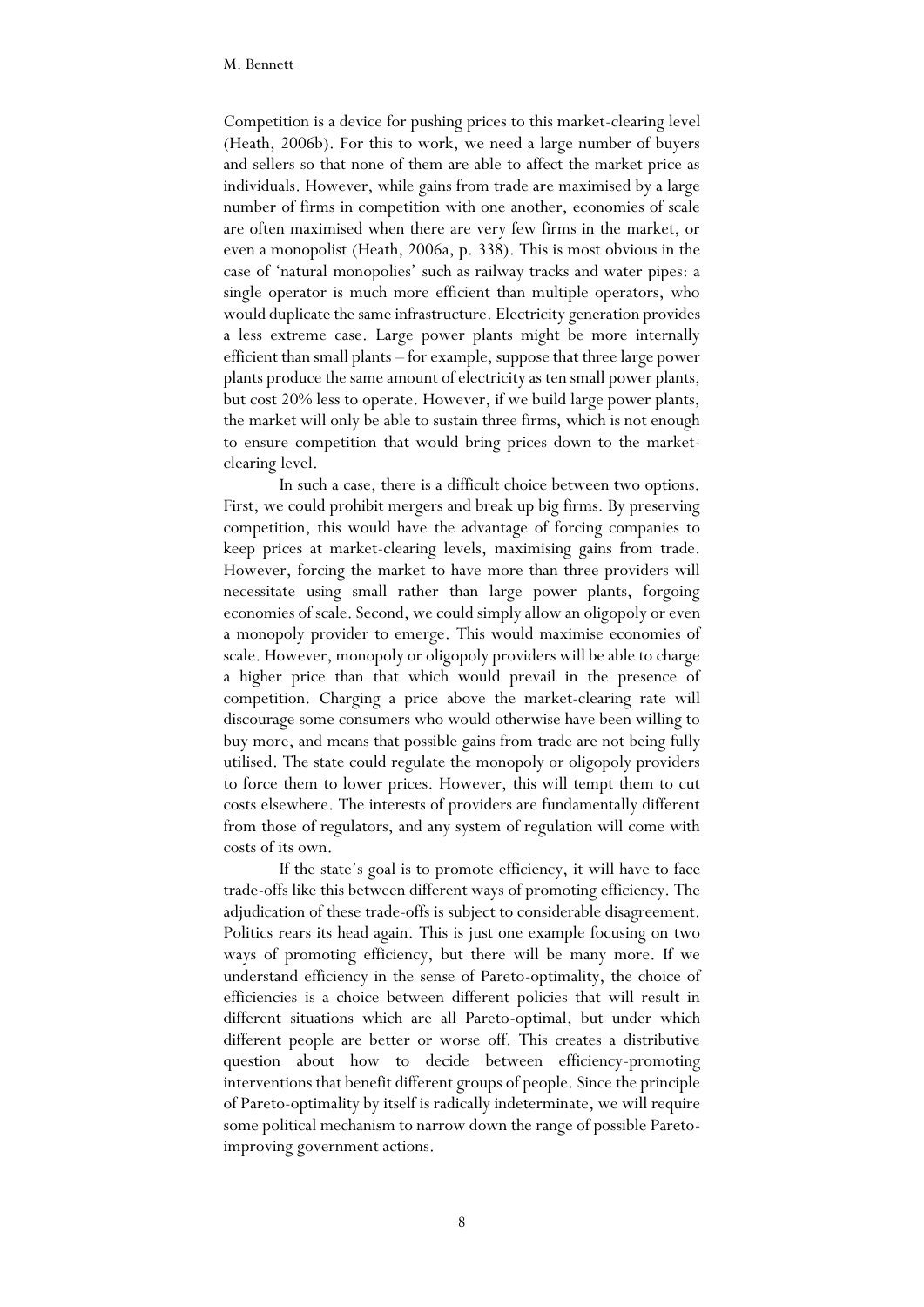#### *2.2. Market Failure*

The choice of efficiencies problem is related to but distinct from the idea of market failure. Even without market failure there is a choice of efficiencies in which privileging the market is objectionably arbitrary. Where there are market failures, the need for a political mechanism is even more pressing. Ultimately, however, it is the underlying conceptual indeterminacy of the Pareto principle that generates the problem.

We should first note that the choice of efficiencies does not depend on a market failure, understood as a situation where markets produce a Pareto-suboptimal outcome. It might be that a pure classical liberal order represents one Pareto-optima, but that there are alternative policy orders (featuring, say, active competition policy), which represent alternative Pareto-optima. This is possible for the reasons described above: different policy orders facilitate different kinds of efficiencies, benefiting different constituencies. Even without a market failure, there is still a choice of efficiencies, and privileging the classical liberal market order in such a situation is arbitrary.

While there may be something to be said for arbitrary choices which circumvent protracted disagreements, arbitrarily committing to a classical liberal order raises both political and moral problems.

First, as I noted above, the choice between Pareto-optima is underlined by a distributive conflict between those groups who are better off under different optima. Because of this distributive conflict, a purely arbitrary solution is unlikely to be acceptable to those involved. If the outcome chosen is one that benefits very few people and immiserates very many (compared with alternative possibilities), we cannot expect people to acquiesce to it. There is a serious danger that the distributive conflict will lead to an actual violent conflict. Such a violent conflict would be a negative-sum struggle over the social surplus, and would thus lead to a Pareto-inferior outcome. Public choice theorists present politics as a negative-sum conflict in contrast to positive-sum productive exchanges in the marketplace. But if the market is founded on an unpopular arbitrary distributive division, the costs of violent conflict likely to arise will far exceed the more moderate transactional costs that attend democratic politics.

Second, the idea that Pareto optima are indifferent is also morally problematic. The political problem noted above is not simply something that requires pragmatic adjustment to human weakness. Rather, the appeal to arms in the face of an arbitrary and otherwise unchangeable distributive settlement would in many cases be quite justified. This is because the idea that all Pareto optima are genuinely indifferent from a moral point of view is appalling. Some situations are clearly better than others, but they may not qualify as Pareto improvements merely because a handful of well-off people are made slightly less well-off.

I will not push these two objections further, not because they can be easily dismissed, but because the whole premise of this scenario is rather implausible. Imagining a Pareto-optimal pure classical liberal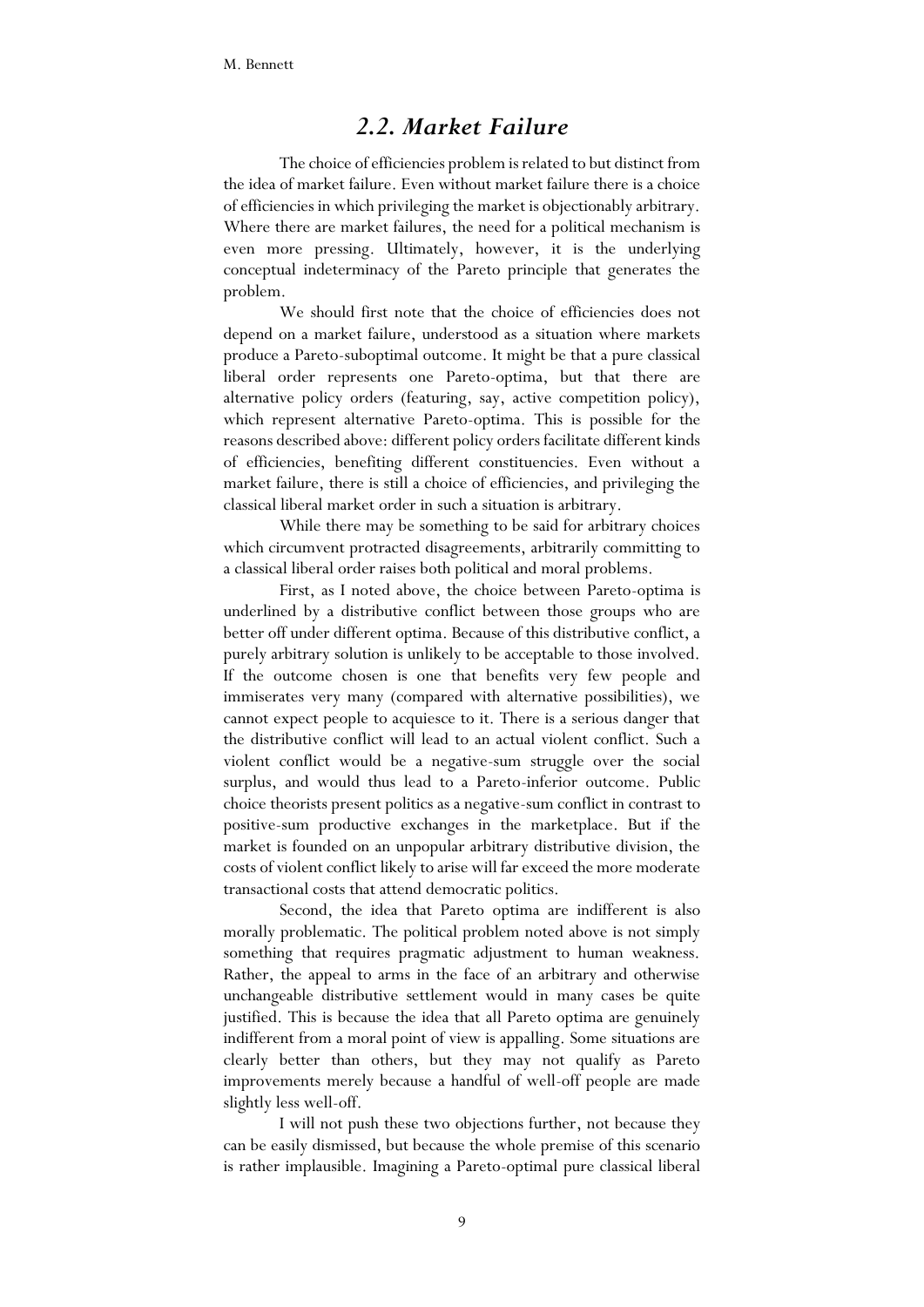#### M. Bennett

order helps us to see that there is no necessary connection between market failure and the choice of efficiencies. However, it is much more likely that Pareto improvements are possible from a pure classical liberal order. This is accepted by advocates of constitutionalised marketisation: Somin certainly does not defend the optimality of a pure classical liberal order, and even Pincione & Tesón accept the need for government provision of public goods.

The important point for our purposes is that it is highly likely that there are multiple possible policy orders which Pareto-dominate the pure classical liberal order, but that the choice between them is not Pareto-decidable. Pareto recommends moving away from a pure classical liberal order, but it does not tell us which alternative to choose. Market failure thus makes the choice of efficiencies problem impossible to ignore, and drives home the need for some political mechanism to settle the question. Moreover, the more market failures we see, the more this will tend to widen the scope of indeterminacy. The further we need to move away from a purely classical liberal system in order to promote efficiency, the more questions will arise about which efficiencies to prioritise.

At the same time, it should still be stressed that the sheer extent of market failure is only of secondary importance at the higher-order level. In theory, a stable legal order could simply be modified to take advantage of any additional government activities recommended by the economics of market failure. For example, even if governments need to adjust the money supply in the economy to ensure macroeconomic stability, this can be accomplished by a central bank charged with pursuing a constitutionally mandated inflation target. This seems to be both Pincione & Tesón and Somin's vision: the executive functions of government will be limited to closely enumerated powers concerning those activities which are most clearly necessary for efficiency.

It is thus not the extent of market failure per se that causes problems for constitutionalised marketisation. Instead, it is that the complications required in law and government action to secure these Pareto-improvements greatly expands the tendency towards indeterminacy inherent in the Pareto principle. Attempting to remedy market failures requires making further choices, and these choices are unavoidably political. Once we accept that some interventions are necessary to remedy market failures, we need a way of deciding which interventions the state should make. The choice between different efficiency-improving interventions cannot be made by the market itself; it requires a legislative decision.

While it is well known that the Pareto criterion cannot decide distributive questions, it is often underappreciated how much such choices arise even in the context of policies focused purely on efficiency. There are different ways of promoting efficiency; they come into conflict with one another, and their benefits are distributed differently. The need for an additional mechanism to decide these choices is ultimately driven by the indeterminacy built into the concept of the Pareto criterion itself. It is therefore naturally to wonder whether the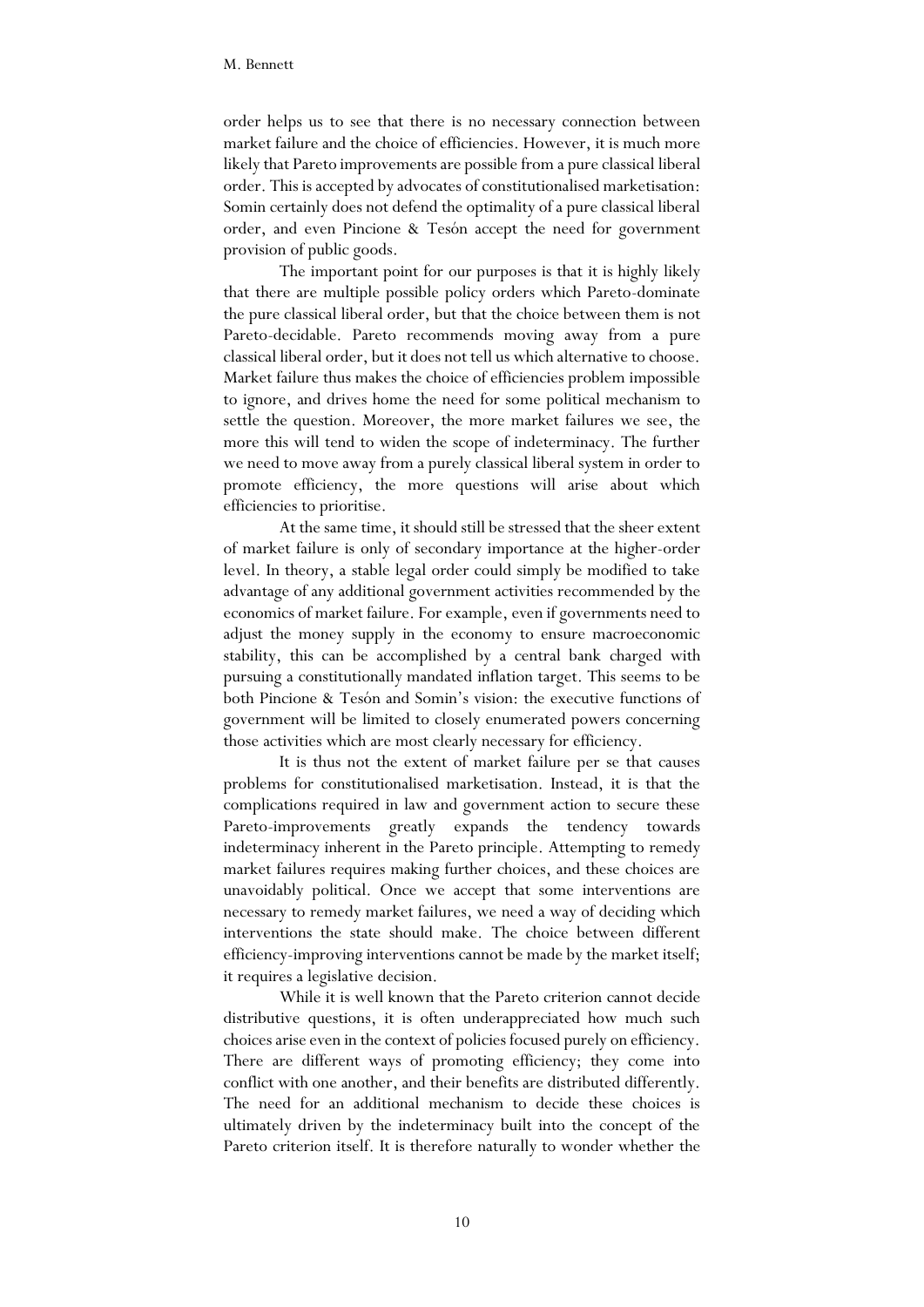problem could be solved by a conceptually more determinate criterion of efficiency.

# **3. Maximising Aggregate Welfare**

This section reassesses the choice of efficiencies under a more determinate conception of efficiency: aggregate welfare maximisation. As I use the terms here, a conception of efficiency as maximised aggregate welfare sums the welfare of different people and recommends the state of affairs with the highest total welfare across the population.<sup>5</sup>

The concept of Pareto-optimality is very difficult to apply outside of formal economic models in the real world. In public policy, genuine Pareto improvements are rare. Even things that seem clearly inefficient often turn out to persist at least in part because at least some people stand to lose if the problem is solved. In theory, we can imagine the beneficiaries of such a policy being in a position to more than compensate the few losers. In practice, such compensation attempts are fraught with difficulties and are rarely attempted. Consequently, the concept of efficiency used in practice is more likely to be an aggregate welfare notion. Indeed, one way of representing the idea of aggregate welfare maximisation – the Kaldor-Hicks criterion – is to recommend improvements in which beneficiaries could afford to compensate losers (with no expectation that they will actually do so).

With Pareto optimality, the choice of efficiencies problem is derived from the theoretical indeterminacy of the Pareto criterion itself when faced with a distributive conflict between different options. When it comes to aggregate welfare maximisation, the choice of efficiencies problem remains, but its nature is different. The aggregate welfare maximisation criterion is, theoretically, much more determinate – perhaps even to the point of generating a complete social preference ordering. However, there is a great deal of practical disagreement about how different policy options actually compare in terms of aggregate welfare. These disagreements are based on different causal beliefs about the consequences of public policy. Here, the choice of efficiencies problem derives from epistemic uncertainty about which efficiencypromoting state actions will best promote aggregate welfare.

This disagreement is also riddled with distributive conflict. Some options favour certain groups more than others. As a result of selfserving biases, even well-intentioned people are more likely to overestimate the aggregate welfare generated by those policies which benefit them personally.

Although aggregate welfare maximisation is theoretically determinate, the choice of efficiencies argument from the previous section follows in a very similar fashion. Even in a pure market order there are still disagreements about how the distribution of property and the details of property, contract and tort law affect aggregate welfare. Once we allow that further government interventions can improve aggregate welfare, a massive space of possibility opens up about how exactly this should be done. This is particularly the case since, as we saw in the previous section, interventions to promote one source of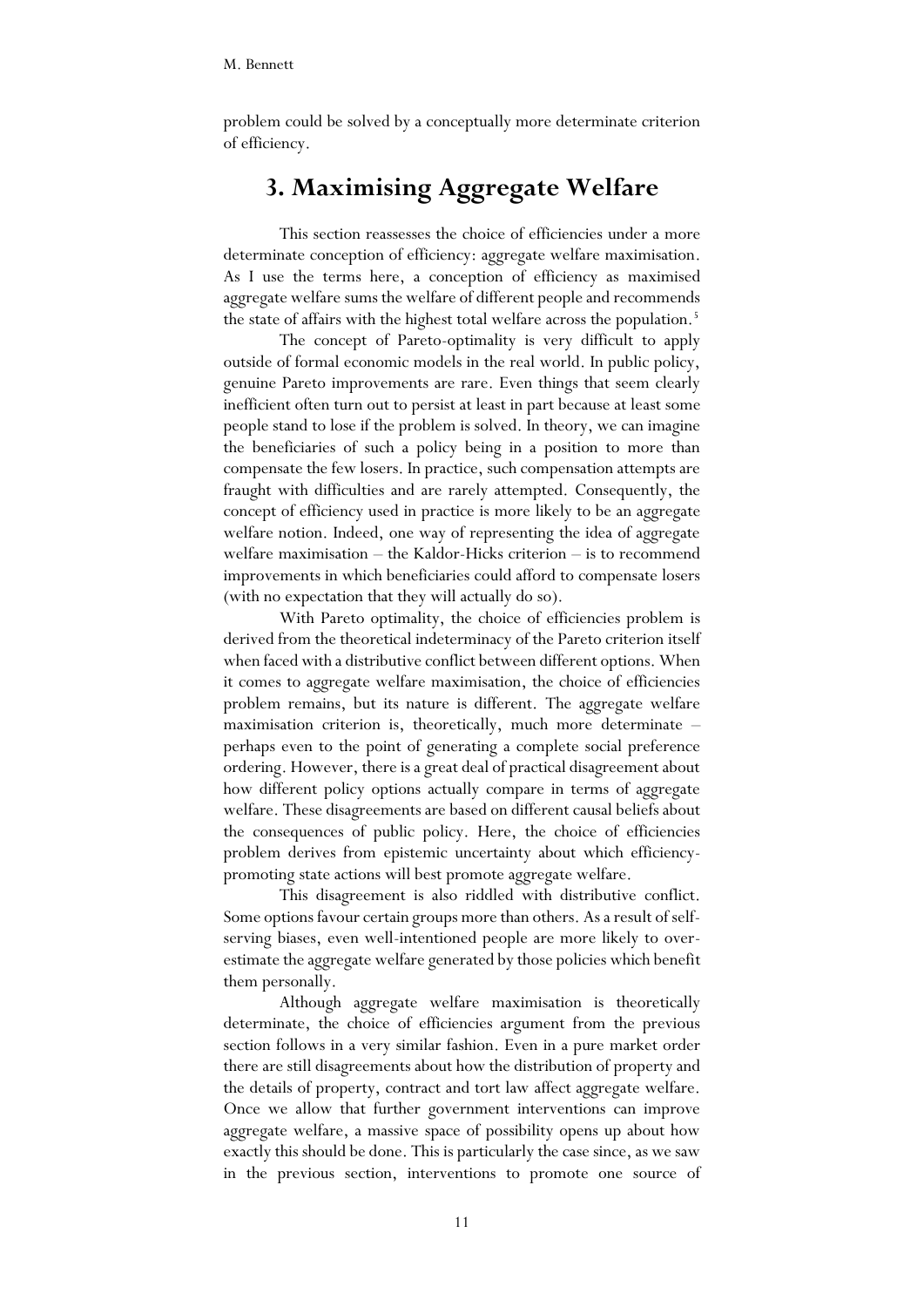efficiency often impede other sources of efficiency. Thus, once again, some legislative mechanism is necessary to resolve disagreement in a way that is both politically palatable and ethically justifiable.

I have only analysed the necessity of political mechanisms in terms of efficiency. A natural extension is to ask how this analysis would apply to other values. One thing that seems clear is that trying to incorporate further normative goals in addition to efficiency will only strengthen the dynamic I have set out. As we have seen, there is considerable political disagreement motivated by different causal beliefs about the aggregate welfare effects of different laws and policies. Allowing for additional normative considerations will lead to additional disagreement motivated by different moral beliefs about the correct goals of policy. People will disagree on whether a given normative goal (e.g. solidarity) should be pursued at all, and if so how it should be weighed (what priority it should be given) in relation to other values like efficiency. Thus, relaxing the assumption that aggregate welfare maximisation is the only relevant criterion means contending with political disagreements rooted in different beliefs about moral imperatives as well as causal effects. Because it expands the range of disagreement, allowing for additional values in public policy strengthens the case for a legislative political mechanism to deal with these disagreements. This also makes it clearer that proposals for alternatives to politics are really just proposals to constitutionally entrench the policy positions that an author personally believes are optimal given their own moral and causal beliefs.

A separate question is whether *all* values, considered singly, give rise to something analogous to the choice of efficiencies problem. This question is difficult to answer in the abstract, and here I only venture a few tentative comments. Any consequentialist moral principle will generate some epistemic disagreement rooted in different causal beliefs about what actions will bring about the desired consequences. This is the basic template I described in the case of aggregate welfare maximisation. It seems possible that some deontological moral systems might give recommendations which are both theoretically determinate and epistemically clear enough to avoid disagreement, even if this comes that the expense of generating some counter-intuitive recommendations. At first glance, it might seem like the best candidate here would be something like Robert Nozick's (1975) historical account of justice. However, on further reflection it becomes apparent such an approach generates its own epistemic disagreements when it comes to facts of historical injustice that underlie claims to justice in rectification. These questions may be interesting topics for future research, but I will not consider them further here.

# **4. Replies and Rejoinders**

Instead, I return to the context with which we began, proposals for constitutionalised marketisation. Faced with the choice of efficiencies problem, an advocate of constitutionalised marketisation might simply deny that the question of which legal framework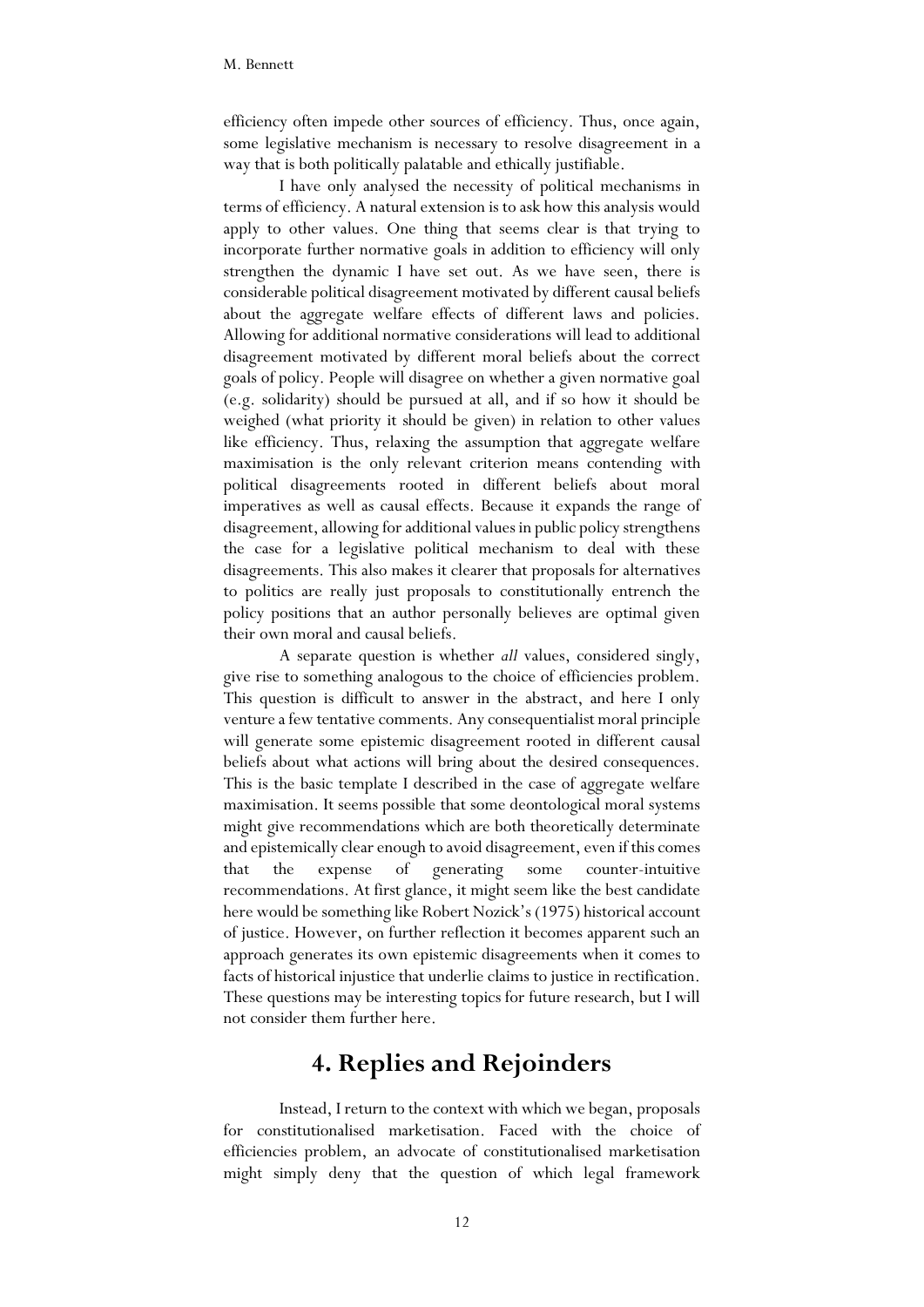maximises aggregate welfare is as epistemically difficult as I have made out. If we are confident that some broadly classical liberal framework will perform best, we should institute that framework as a permanent order insulated from politics – especially if we have a very pessimistic interpretation of democratic politics. As we saw above, this is compatible with continuing widespread government activity. It is just that these activities will be closely enumerated in the constitution, and executive agencies will not be allowed to stray beyond them.

This section responds by setting out the significant practical problems with a constitutionalised market order. These problems arise both at the level of ordinary operation, and at the level of establishing the order in the first place.

The operation of a constitutionalised market order faces a dilemma. On the one hand, constitutional restraints can be tightly specified and inflexible – but this is very likely to be inefficient. On the other, judges and executives can be given more discretion – but this destroys the distinctiveness of constitutionalised marketisation, turning it into a form of political elitism.

Constitutional restraints that simply forbid the state from intervening in specified (or non-specified) areas of life are very blunt instruments. Which government activities are more or less conducive to efficiency is something that is likely to change over time. One major reason for this is technological change. Consider transportation. The advent of railways in the nineteenth century required a whole set of legal and public policy changes in order to utilise the technology efficiently. In the twentieth century, the railways were eclipsed by the motor car, once again prompting sweeping changes in law and policy. Today, electric cars are already making inroads, self-driving cars appear just around the corner, and the more distant future will doubtless surprise us again. Firmly entrenching the legal and policy infrastructure most efficient for any one of these technological moments would fetter the efficient usage of new technologies in the future. It is very difficult to specify the efficient role of government in the economy with any precision in a constitutional document. Given that conditions are likely to change, it would be dangerous to permanently lock society into a particular legal order that is efficient at one historical moment.

The natural response to the problem of inflexibility is to phrase constitutional restrictions more openly and allow the judiciary and the executive greater interpretive latitude. But this leads to the other horn of a dilemma. The choice of efficiencies is a deeply political question, and unless the constitution specifies permitted activities of government in great detail (leading to the problem of inflexibility), judges will inevitably end up playing a major role in deciding these questions. Especially if it is to avoid the problem of inflexibility, constitutionalised marketisation will have the consequence of increasing the power and politicisation of the judiciary. This is already clear in countries today where public policy is more determined by constitutional restraints, such as the United States of America. The USA affords an example of how constitutionally restricting government activities merely channels political disagreements into a judicial forum.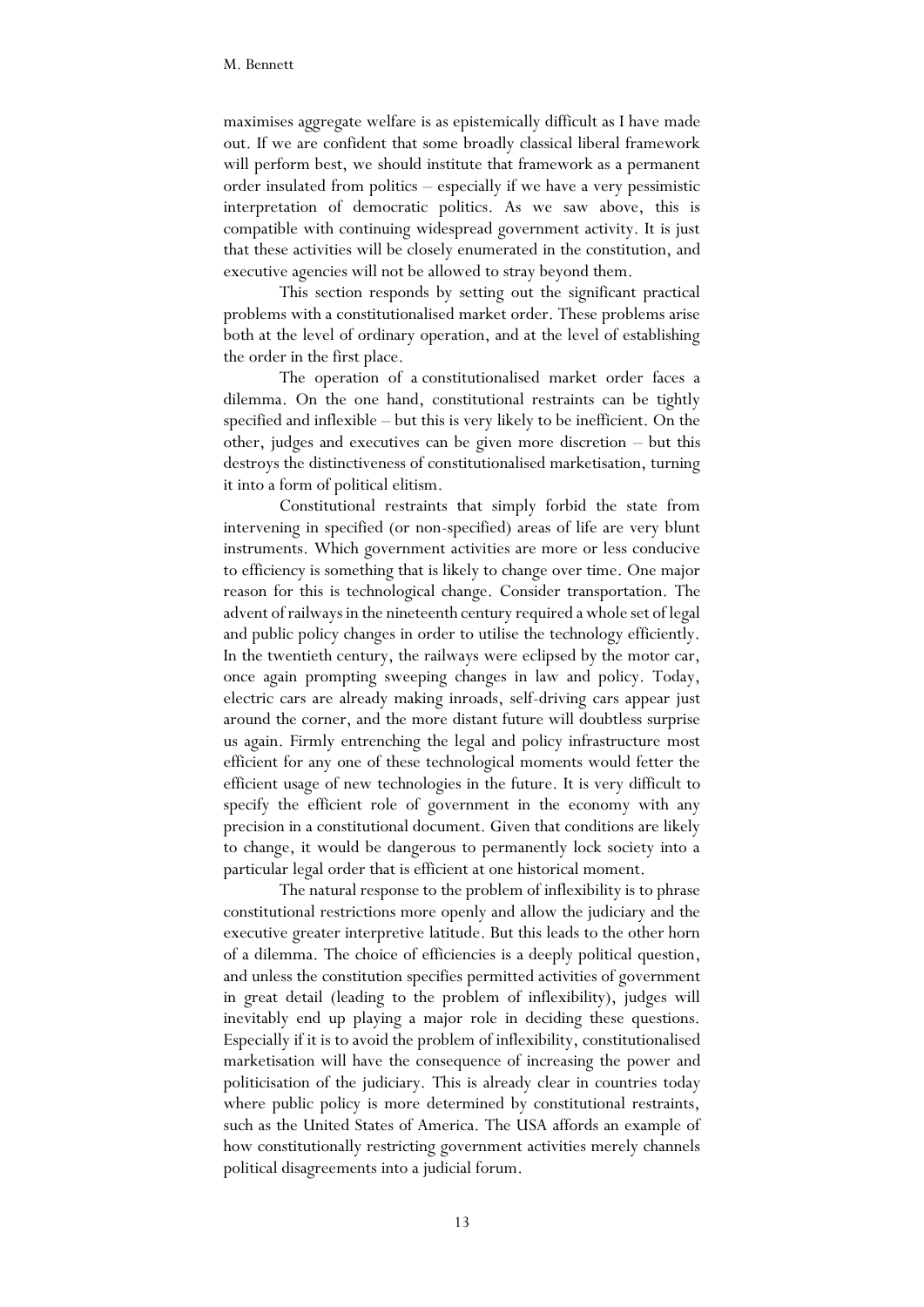The more powerful the judiciary becomes, the more courts would lose their distinctive social rule and become more generalised political bodies (Knight & Johnson, 2011, p. 175). Ideally, a judiciary is distinguished from a legislative or executive body primarily by its mode of operation – adjudicating cases that appear before it and building up a body of precedents. However, the more powerful and politicised a judicial body becomes, the less important this specific mode of operation becomes. Instead, it comes to distinguished from a representative assembly increasingly by its selection procedure, which is supposed to reward knowledge and credentials rather than responding to the popular demands. Such a regime has recently been described as 'epistocratic' (Estlund, 2009) (rule by knowers), although to my mind that implicitly concedes too much to elitism; the older terminology of 'technocracy' or indeed 'aristocracy' seems preferable.

This marks the point at which the project of abolishing the legislative starts to be abandoned, and legislative power is merely transferred from a representative assembly to other institutions. If we accept the necessity of some degree of legislative power, then we need to consider the question on its own terms of how we should select those who are to exercise it. It seems naïve to think that the enormous power of determining what the state should do is best left with unaccountable officials like judges. The most successful remedy for concerns about arbitrary power has been to make officials accountable to the population, which leads us back to democracy (Berman, 2017). Moreover, there are reasons to think even well-intentioned elite bodies are epistemically inferior to representative alternatives (Landa & Pevnick, 2020; Goodin & Spiekermann, 2018; Landemore & Elster, 2013).

I am not claiming to have settled the choice between democratic and elitist legislative bodies here; I have barely touched on it.<sup>6</sup> My point is rather that grappling with the problem of inflexibility squeezes constitutionalised marketisation into the shape of elitist technocracy rather than remaining a distinctive alternative.

Practical problems also appear on the level of instituting a constitutionalised market order in the first place. These deficiencies are more excusable, in that political theorists often focus on the merits of their proposals were they to be enacted rather than the process of enacting them. However, the lack of attention to transition in this case is suggestive of a deeper problem. At the first-order level, one can argue for the merits of particular institutions on the understanding that the actual decision will be taken by a second-order institution, generally presumed to be representative democracy. But this cannot be presumed when the proposal itself is at a second-order level.

Charitably, we can imagine the envisaged constitutional constraints being adopted by some kind of extraordinary constitutional convention or technocratic elite body. But if this is the case, we need to hear why an extraordinary convention or technocratic body would tend to make more competent decisions than ordinary elected legislatures. Ultimately, the need for legislative power has not be circumvented. Instead, it is concentrated at the moments where constitutional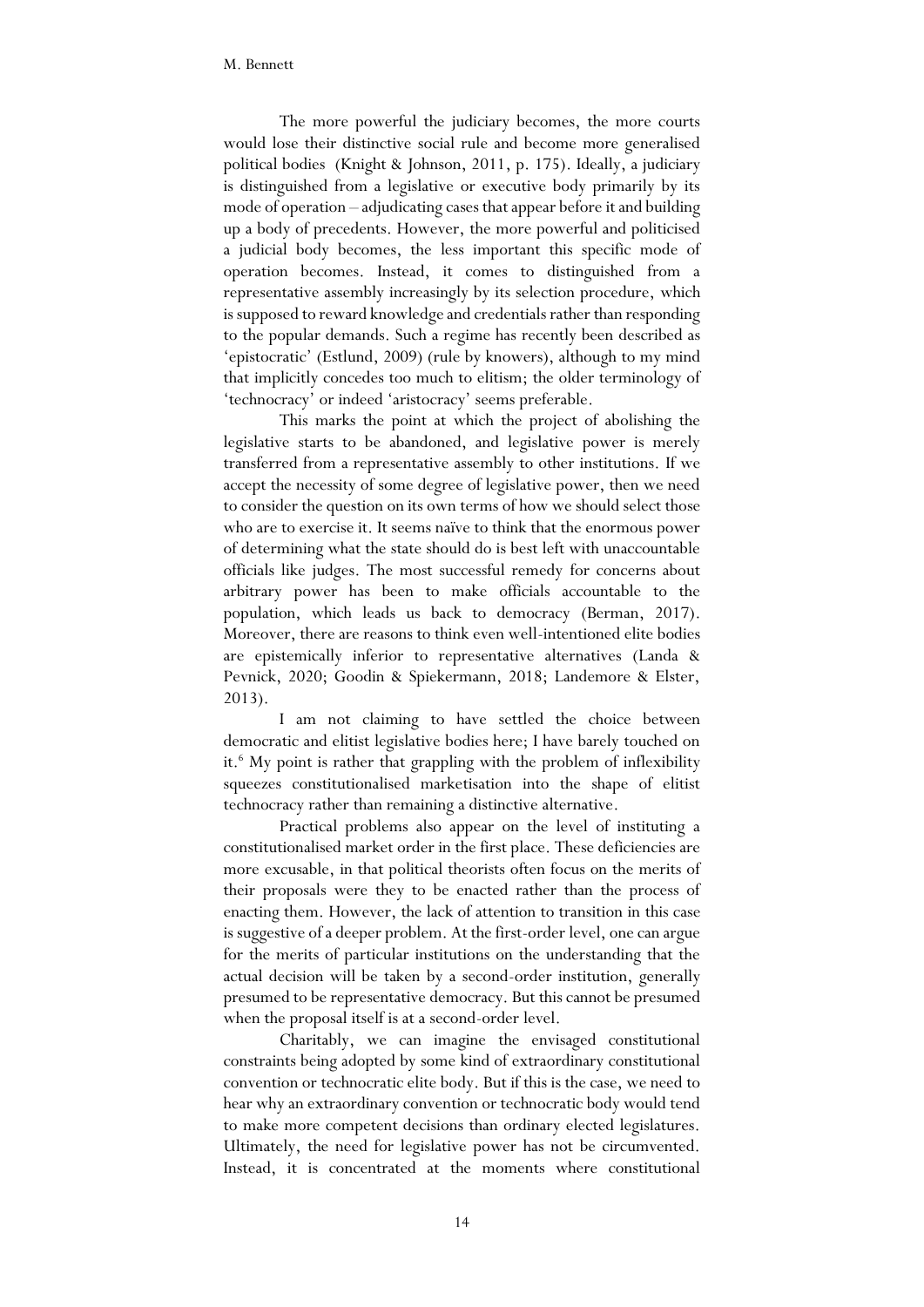restraints are adopted. This merely raises the stakes of politics at those moments and removes the opportunity for learning and adjustment over time, neither of which seem desirable. Of course, the procedures of representative democracy in ordinary politics also have to be decided in higher-order moments of constitutional politics. But democratic politics has a potential for reflexive self-amendment that is impossible by definition in a constitutionally entrenched order (Knight & Johnson, 2011; Elster, 2000).

Less charitably, constitutionalised marketisation advocates tend to duck the higher-order question of how society should choose laws and public policies. Instead, they re-iterate an answer to the first-order question of which laws and policies should be adopted, combined with some criticism of democracy as a second-order institution. The secondorder alternative of a constitutionalised market order receives much less attention. When we reconstruct it, as I have attempted here, we raise a host of problems.

Any proposal for constitutionalised marketisation needs to contend with widespread disagreement and uncertainty about what legal order best promotes efficiency. Some kind of principled basis is needed for deciding how such decisions should be taken. But if such a legislative mechanism exists, the dangers of inflexibility over time suggest that it should be ongoing rather than only existing at special constitutional moments.

#### **Conclusion**

Even on a parsimonious conception of the role of government as being to promote efficiency, politics is unavoidable. The pursuit of efficiency is much more political than is commonly assumed. I argued that when efficiency is interpreted as Pareto-optimality, the choice of an efficient legal regime is massively indeterminate. This indeterminacy needs to be resolved by a legislative process designed to be both politically palatable and morally defensible. When efficiency is interpreted as aggregate welfare maximisation, the choice of efficient first-order institutions is theoretically determinate but subject to widespread epistemic uncertainty and disagreement. Once again, legislative power is necessary to make a choice. Moreover, it is highly likely that the optimal legal framework will change over time in response to technological and other developments, making a stable and inflexible legal order unlikely to be efficient.

My argument focused the political nature of efficiency and the difficulties involved in the transition from first-order to second-order institutional prescriptions. It avoided entering into empirical disputes about the relative quantitative severity of market or government failure. However, my argument cannot be entirely separated from these debates. The problems I have identified can be made to fade into the background if one adopts a sufficiently apocalyptic view of politics and a sufficiently starry-eyed view of the market. Nonetheless, my contribution here has been to set out the burden that such an argument for constitutionalised marketisation must take on. Flexible legislative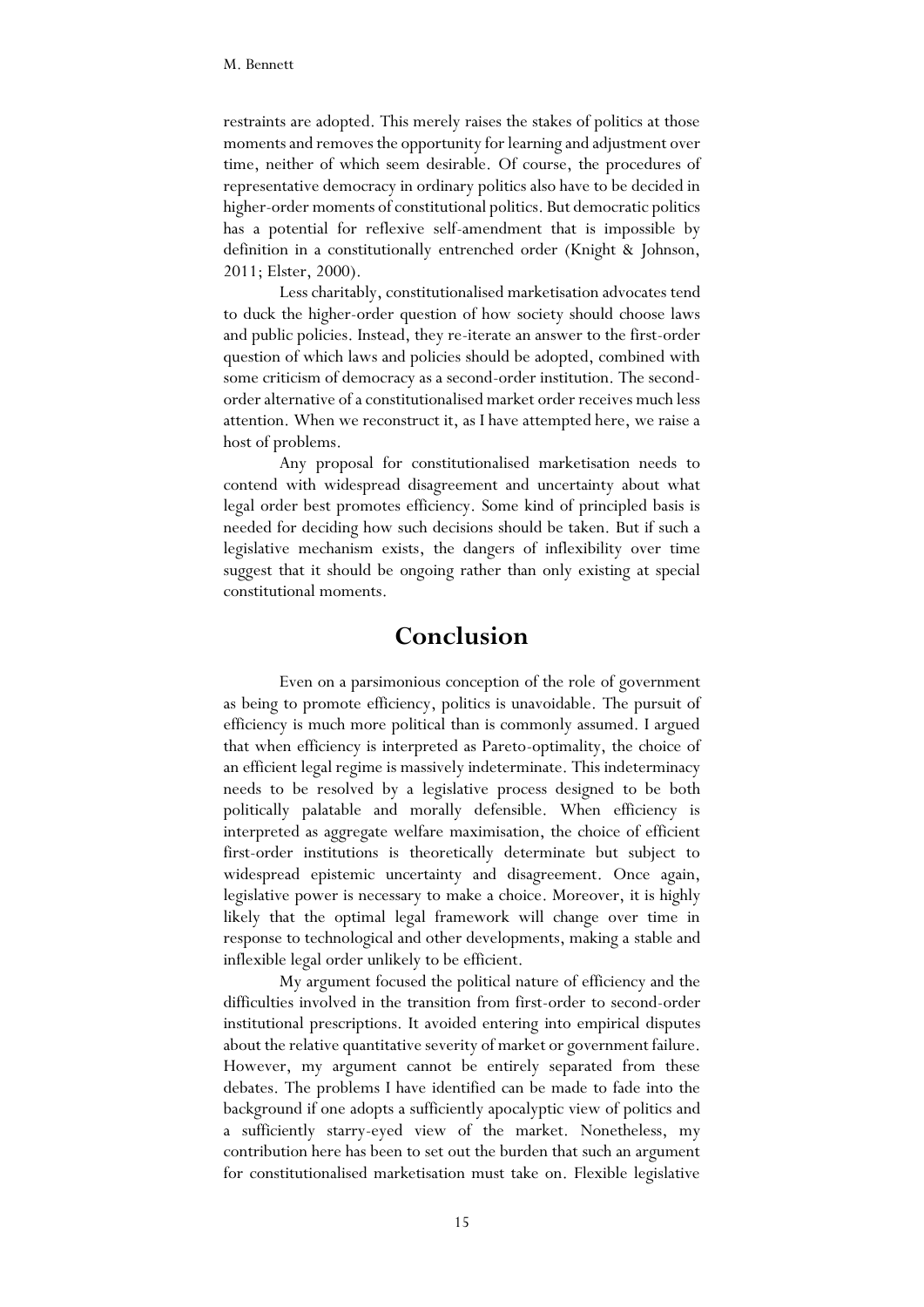institutions make a significant contribution to efficiency which cannot be easily set aside.

Faced with the political obstacles to thoroughgoing marketisation, advocates can be tempted to resort to cynical political tactics that one would never want to see generalised.<sup>7</sup> Against such suggestions, this article has tried to indicate the importance of having principled political mechanisms and forums for dealing with disagreement. However, I recognise that an adequate argument in this direction has only been hinted at here. The full argument to be made is that instrumentalists about political institutions have strong pragmatic reasons to behave more like proceduralists. Despite having different causal beliefs and moral goals concerning first-order policy, partisans nonetheless have strong reasons to create and sustain second-order political institutions of a certain sort within which to conduct their disputes. Setting out this argument more rigorously is a larger project. This is one of two main directions for future research which flow from this analysis.

The second is to ask what political pathologies such as rational ignorance actually imply for politics if they do not imply constitutionalised marketisation. Answering this question will require much more detailed attention to the pathologies themselves, but I see three basic possibilities.

First, rational ignorance and other pathologies might simply be a counsel of humility and caution for political actors. Knowing that democracy is subject to these problems, citizens and politicians should be less keen on government intervention and more supportive of markets and decentralisation than they otherwise would be.<sup>8</sup> Second, these pathologies might be ameliorated by better constitutional design. Minimally, a Westminster-style system that tends to delivery clear governing majorities makes it easier for voters to ascribe responsibility to elected officials. Ironically, US-style constitutional checks and balances are likely to be counterproductive in this regard because they make it harder for voters to accurately ascribe responsibility.<sup>9</sup> More ambitiously, we might turn to lotteries rather than elections to select political decision-makers. Both Claudio López-Guerra (2011) and Alexander Guerrero (2014) frame their sortition proposals as responses to the problem of rational ignorance. Third, it may be that rational ignorance is something we simply have to bear with for the sake of the other advantages of democratic politics. This is suggested by Geoffrey Brennan's (1989) observation that the lack of individual decisiveness that makes ignorance rational is also the very thing that makes people vote for the public good rather than their own self-interest.

All three of these possibilities are compatible to some extent. Pathologies of politics might imply different policy choices and constitutional reforms as well as some unavoidable remainder. My argument here has been that attempting to escape politics altogether would be a cure much worse than the disease.

<sup>&</sup>lt;sup>1</sup> There is of course an alternative, non-instrumental way of arguing for restricting democratic interventions in the marketplace: the natural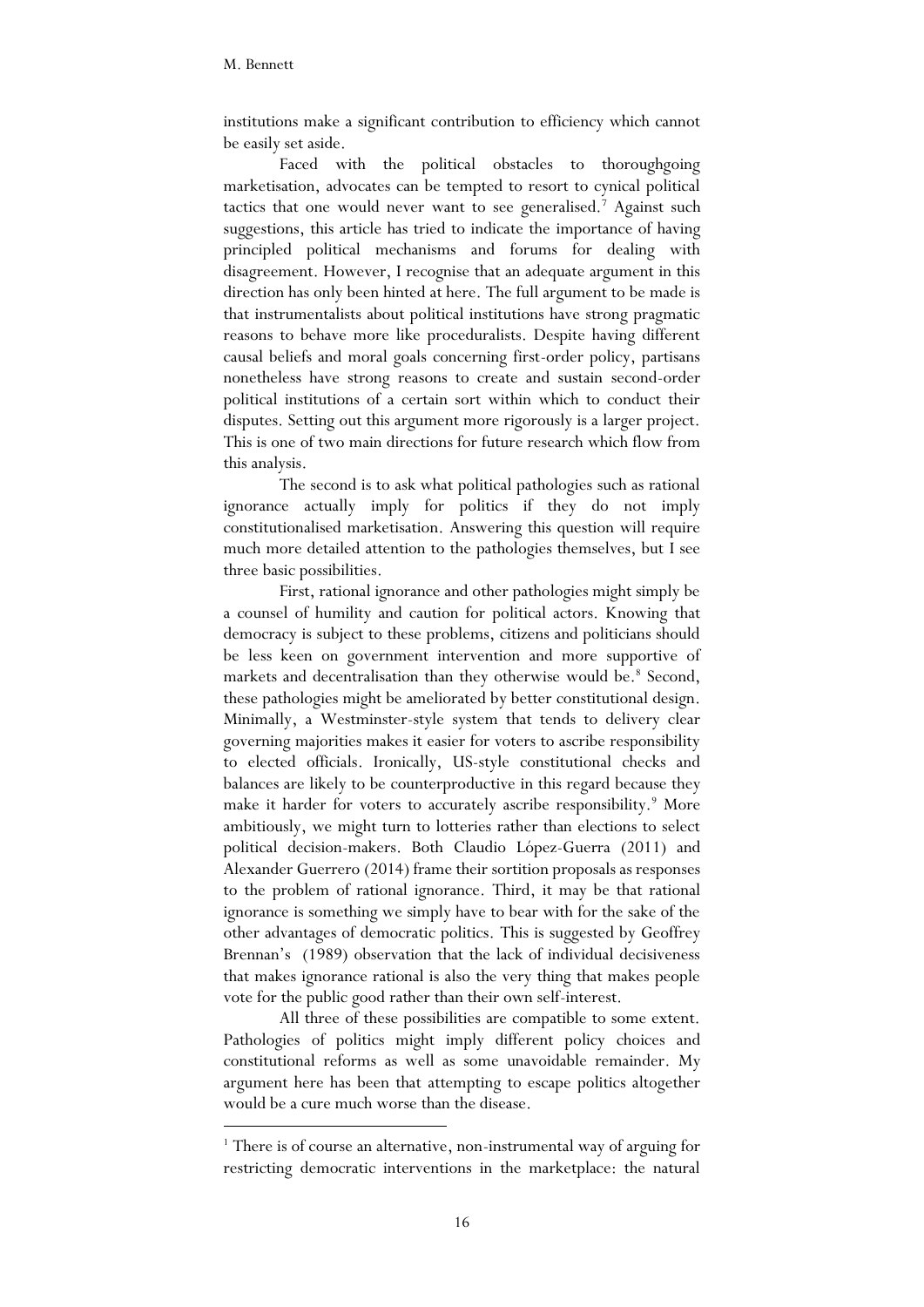rights tradition exemplified by Nozick, 1975. I do not claim to rebut this non-instrumental argument here; however, I note that this version of classical liberalism has receded from prominence in recent decades.

<sup>2</sup> See also Pennington, 2003; These arguments are briefly mentioned in Somin, 2013, p. 185.

<sup>3</sup> For critique see O'Neill, 1998.

4 Jeremy Waldron makes a closely related distinction between two tasks for political theory: "theorizing about justice (and rights and the common good etc.), and theorizing about politics." 1999, p. 3.

<sup>5</sup> The historical shift in welfare economics was in the opposite direction, from aggregate welfare to Pareto-optimality. The classic text is Robbins, 1935. This shift was motivated by the problem of interpersonal comparisons of utility, which I set aside here.

6 In addition to those already mentioned, see, on the elitist side J. Brennan, 2016; Caplan, 2011, pp. 197–199. On the democratic side Landemore, 2013; Estlund, 2009, Chapter 11; Anderson, 2006; Vermeule, 2013.

<sup>7</sup> Caplan heads in this direction: 2011, pp. 199–201.

<sup>8</sup> This is the implication Somin begins by considering, before he moves on to constitutionalised restraints. 2013, pp. 150–151.

9 Somin shows some recognition of this problem, e.g. 2013, p. 124. However, he does not explore it further.

#### **References**

- Anderson, E. (2006). The Epistemology of Democracy. *Episteme*, *3*(1– 2), 8–22. https://doi.org/10.3366/epi.2006.3.1-2.8
- Bennett, M. (2016). Experiments in Distributive Justice and Their Limits. *Critical Review*, *28*(3–4), 461–483. https://doi.org/10.1080/08913811.2016.1254318

Berman, S. (2017). The Pipe Dream of Undemocratic Liberalism. *Journal of Democracy*, *28*(3), 29–38.

https://doi.org/10.1353/jod.2017.0041

Brennan, G. (1989). Politics with Romance: Towards a Theory of Democratic Socialism. In A. Hamlin & P. Pettit (Eds.), *The Good Polity: Normative Analysis of the State*. Wiley-Blackwell.

- Brennan, J. (2014). How Smart is Democracy? You Can't Answer that Question a Priori. *Critical Review*, *26*(1–2), 33–58. https://doi.org/10.1080/08913811.2014.907040
- Brennan, J. (2016). *Against Democracy*. Princeton University Press.

Buchanan, J. M. (1987). The Constitution of Economic Policy. *Science*, *236*(4807), 1433–1436.

https://doi.org/10.1126/science.236.4807.1433

- Caplan, B. (2011). *The Myth of the Rational Voter: Why Democracies Choose Bad Policies*. Princeton University Press.
- Christiano, T. (2010a). The uneasy relationship between democracy and capital. *Social Philosophy and Policy*, *27*(01), 195–217.
- Christiano, T. (2010b). *The Constitution of Equality: Democratic Authority and Its Limits*. Oxford University Press.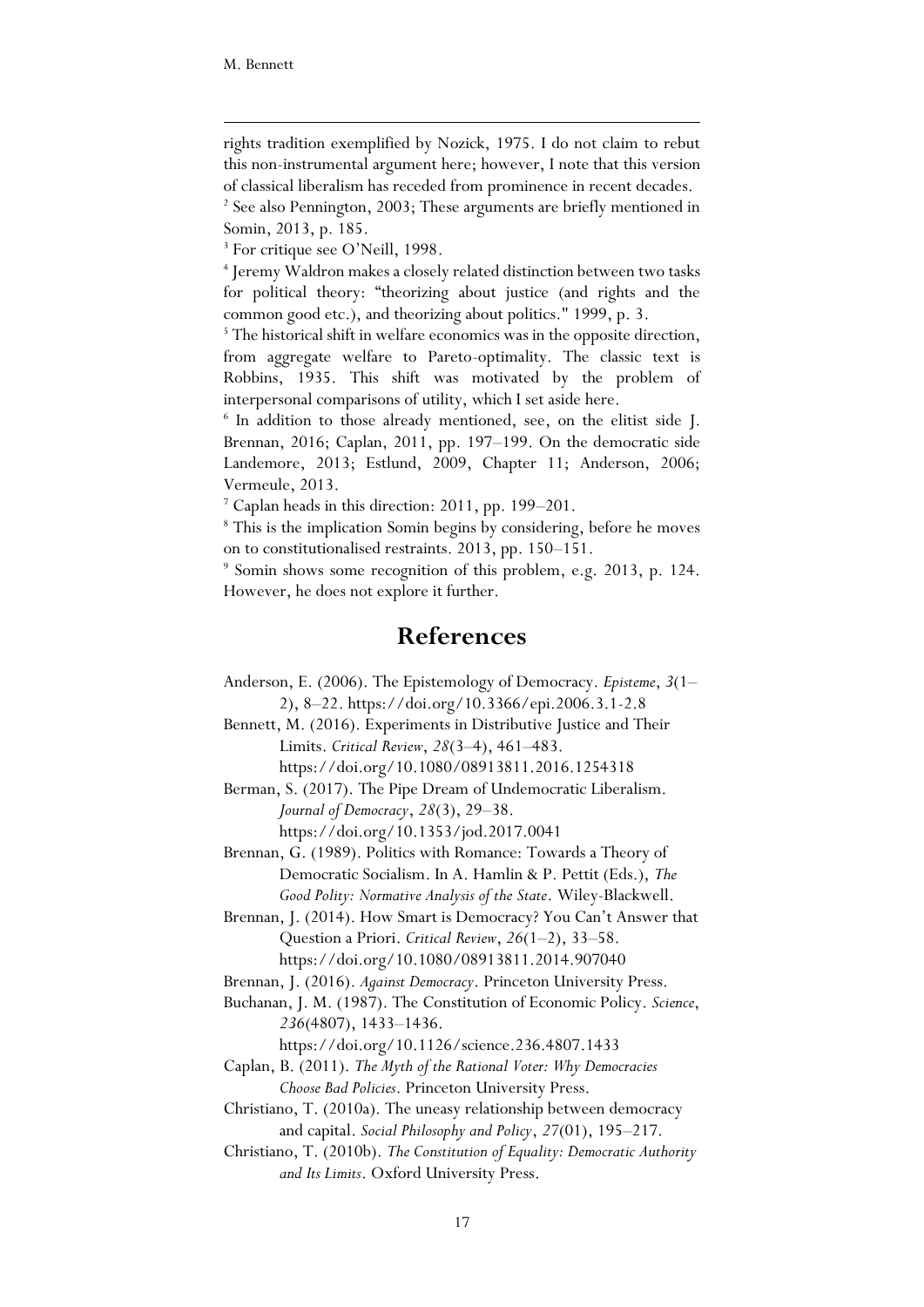- Christiano, T. (2012). Rational deliberation among experts and citizens. In J. Parkinson & J. Mansbridge (Eds.), *Deliberative Systems: Deliberative Democracy at the Large Scale* (pp. 27–51). Cambridge University Press.
- Crouch, C. (2011). *The Strange Non-Death of Neo-Liberalism*. Polity Press.
- DeCanio, S. (2014). Democracy, the Market, and the Logic of Social Choice. *American Journal of Political Science*, *58*(3), 637–652. https://doi.org/10.1111/ajps.12072
- Elster, J. (2000). *Ulysses Unbound: Studies in Rationality, Precommitment, and Constraints*. Cambridge University Press.
- Elster, J. (2013). *Securities against Misrule: Juries, Assemblies, Elections*. Cambridge University Press.

Estlund, D. (2009). *Democratic Authority: A Philosophical Framework*. Princeton University Press.

Gaus, G. (2008). Is the Public Incompetent? Compared to Whom? About What? *Critical Review*, *20*(3), 291–311. https://doi.org/10.1080/08913810802503467

Goodin, R. E., & Spiekermann, K. (2018). *An Epistemic Theory of Democracy*. Oxford University Press.

Guerrero, A. A. (2014). Against Elections: The Lottocratic Alternative. *Philosophy & Public Affairs*, *42*(2), 135–178. https://doi.org/10.1111/papa.12029

- Hayek, F. A. (1945). The Use of Knowledge in Society. *The American Economic Review*, *35*(4), 519–530. JSTOR.
- Heath, J. (2006a). The benefits of cooperation. *Philosophy & Public Affairs*, *34*(4), 313–351.
- Heath, J. (2006b). An Adversarial Ethic for Business: Or When Sun-Tzu Met the Stakeholder. *Journal of Business Ethics*, *72*(4), 359– 374. https://doi.org/10.1007/s10551-006-9175-5
- Hufbauer, G. C. (2016). Investor-State Dispute Settlement. In C. Cimino-Isaacs & J. J. Schott (Eds.), *Trans-Pacific Partnership: An Assessment* (pp. 197–212). Peterson Institute for International Economics.
- Ireland, P. (2018). Efficiency or Power? The Rise of the Shareholderoriented Joint Stock Corporation. *Indiana Journal of Global Legal Studies*, *25*(1), 291–330. https://doi.org/10/gfth8p
- Kaye, S. T. (2015). Democracy Despite Ignorance: Questioning the Veneration of Knowledge in Politics. *Critical Review*, *27*(3–4), 316–337.

https://doi.org/10.1080/08913811.2015.1111681

- Knight, J., & Johnson, J. (2011). *The Priority of Democracy: Political Consequences of Pragmatism*. Princeton University Press.
- Landa, D., & Pevnick, R. (2020). Representative Democracy as Defensible Epistocracy. *American Political Science Review*, *114*(1), 1–13. https://doi.org/10/gg4hnt
- Landemore, H. (2013). *Democratic reason: Politics, collective intelligence, and the rule of the many*. Princeton University Press.
- Landemore, H., & Elster, J. (2013). *Collective Wisdom: Principles and Mechanisms*. Cambridge University Press.